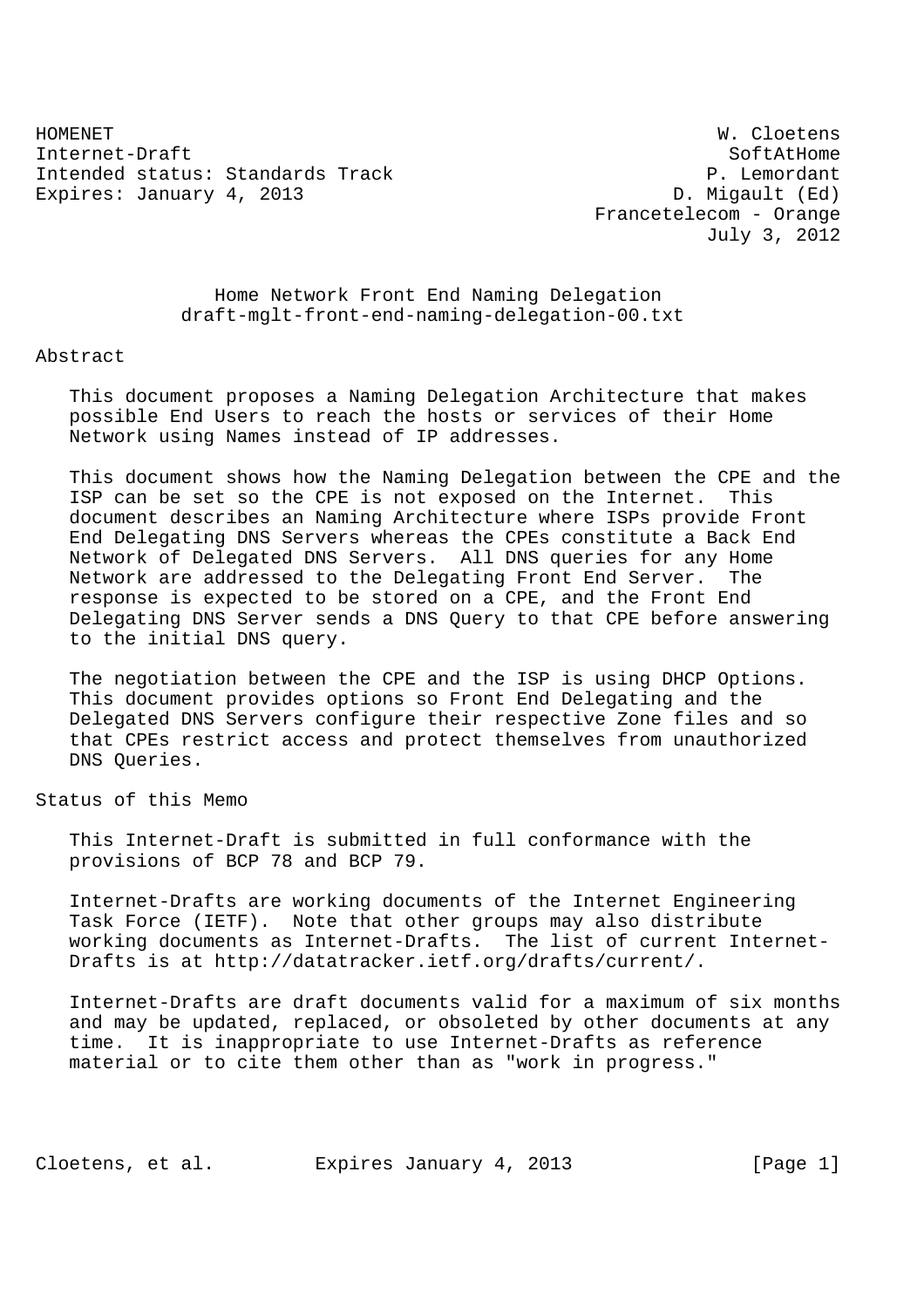This Internet-Draft will expire on January 4, 2013.

Copyright Notice

 Copyright (c) 2012 IETF Trust and the persons identified as the document authors. All rights reserved.

 This document is subject to BCP 78 and the IETF Trust's Legal Provisions Relating to IETF Documents (http://trustee.ietf.org/license-info) in effect on the date of publication of this document. Please review these documents carefully, as they describe your rights and restrictions with respect to this document. Code Components extracted from this document must include Simplified BSD License text as described in Section 4.e of the Trust Legal Provisions and are provided without warranty as described in the Simplified BSD License.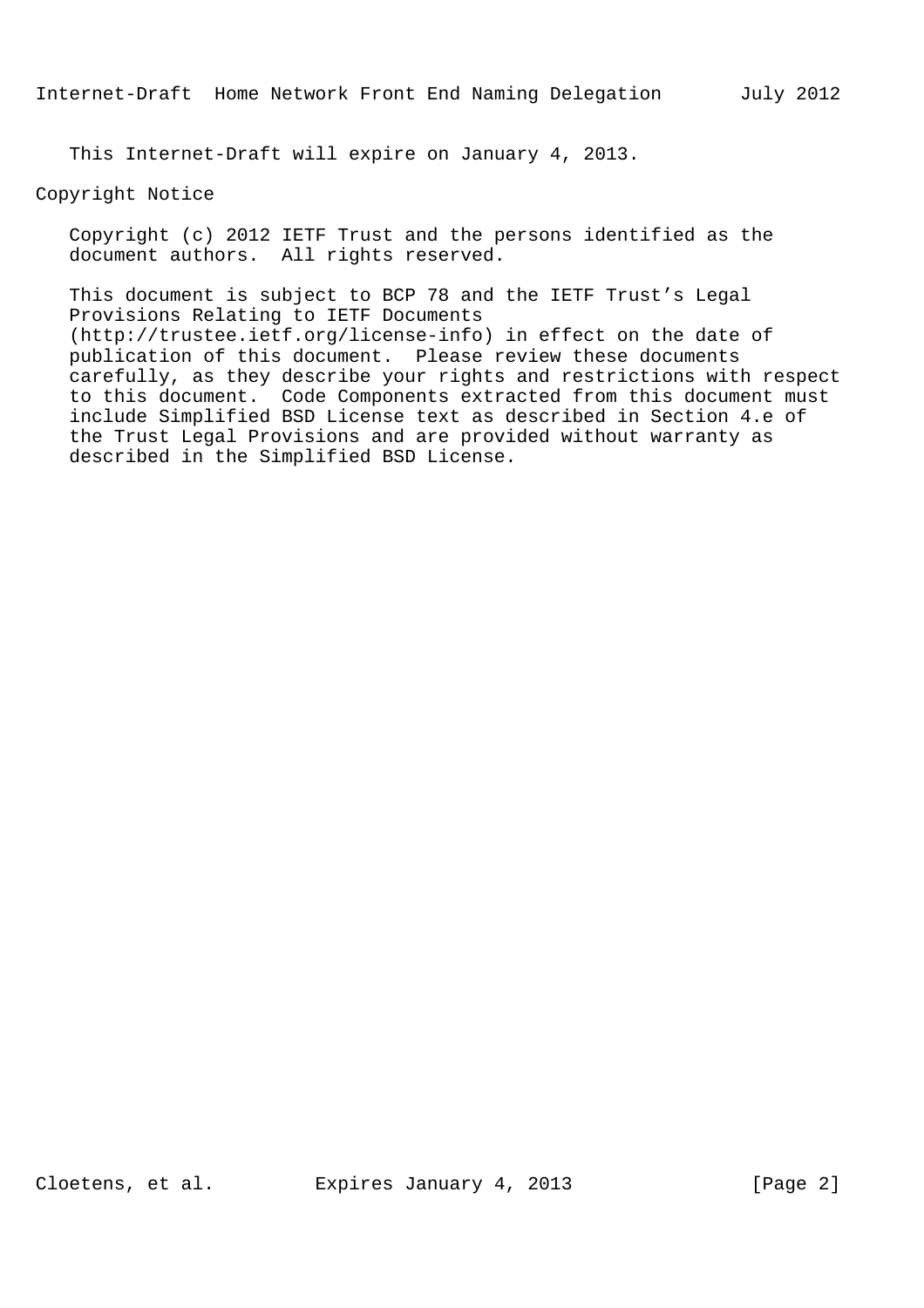Table of Contents

| 1.   |                                                             |  | 4              |
|------|-------------------------------------------------------------|--|----------------|
| 2.   |                                                             |  | $\overline{4}$ |
| 3.   |                                                             |  | 5              |
|      | 4. Front End Naming Delegation Architecture Overview        |  | 5              |
| 4.1. | Home Network Naming Architecture Requirements               |  | 5              |
|      | 4.2. Front End Naming Delegation Architecture Description 7 |  |                |
|      | 4.3. Front End Naming Delegation Configuration 8            |  |                |
|      | 4.4. Difference between the Front End Delegating DNS Server |  |                |
|      | and traditional DNS Recursive DNS Server 10                 |  |                |
|      | 4.5. How the Front End Configuration impacts the CPE 11     |  |                |
|      |                                                             |  |                |
| 5.1. | CPE Request Creation and Transmission for the Front         |  |                |
|      | End Naming Delegation Architecture 11                       |  |                |
| 5.2. | ISP DHCP Server Responding to the CPE Request for the       |  |                |
|      | Front End Naming Delegation Architecture 12                 |  |                |
| 5.3. | CPE Receiving the ISP DHCP Response for the Front End       |  |                |
|      | Naming Delegation Architecture 12                           |  |                |
|      |                                                             |  |                |
|      | 6.1. Delegated DNS Architecture Option 13                   |  |                |
|      | 6.2. Front End Delegating Information Option 14             |  |                |
| 6.3. | Delegating Authorized Resolvers Option 15                   |  |                |
|      |                                                             |  |                |
| 8.   | Security Considerations 15                                  |  |                |
| 9.   |                                                             |  |                |
|      |                                                             |  |                |
|      | 10.1. Normative References 16                               |  |                |
|      |                                                             |  |                |
|      | 10.2. Informational References 16                           |  |                |
|      |                                                             |  |                |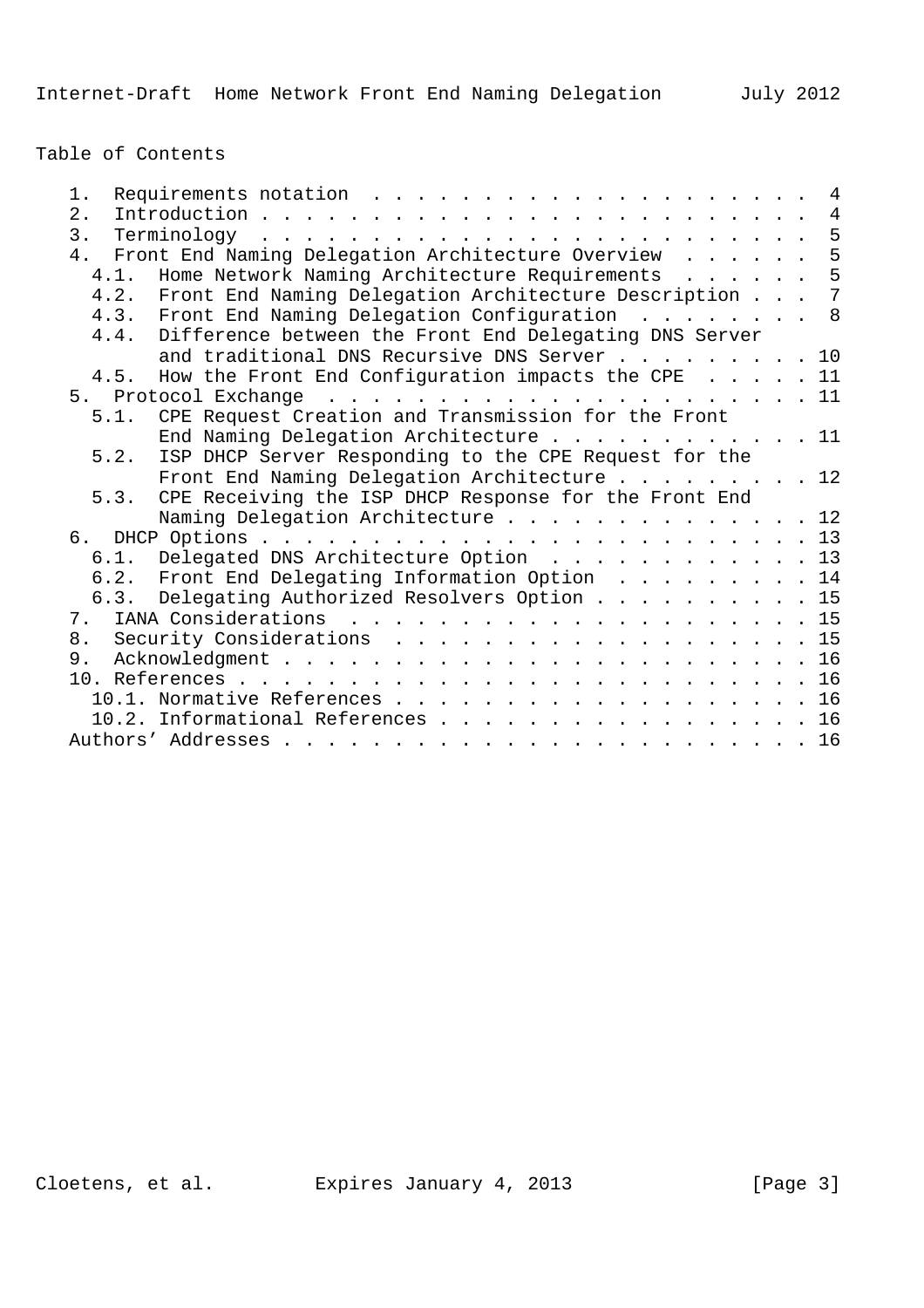### 1. Requirements notation

 The key words "MUST", "MUST NOT", "REQUIRED", "SHALL", "SHALL NOT", "SHOULD", "SHOULD NOT", "RECOMMENDED", "MAY", and "OPTIONAL" in this document are to be interpreted as described in [RFC2119].

# 2. Introduction

 [I-D.mglt-naming-delegation] describes the Naming Delegation Architecture that makes possible Services and Objects of a Home Network to be globally reachable with Names on the Internet. For that purpose, the Costumer Premise Equipment (CPE) hosts the authoritative DNS Server of the Home Network. The zone associated to the Home Network ("my-homenet") is a subzone of a zone managed by the ISP ("example."). This zone is attached to the global DNS Architecture. Because the ISP delegates the Naming service to the CPE, we call the DNS server responsible for "example." the Delegating DNS Server, and the DNS server responsible for "my-homenet.example." the Delegated DNS Server. The Delegated DNS Server runs on the CPE, and [I-D.mglt-naming-delegation] describes how the CPE can automatically set the Naming Delegation between the Delegated and the Delegating DNS Server. Necessary pieces of information to configure the respective DNS Zones are exchanged between the DHCP client of the CPE and the ISP DHCP Server through DHCP Options.

### The resulting Naming Delegation Architecture

 [I-D.mglt-naming-delegation] results in a CPE hosting a Service on the Internet. CPEs have not been designed for heavy load, and, as a result, the Delegating exposes the Home Network to potential Deny of Service attacks. The Front End Naming Delegation Architecture proposed in this document is an alternative to the Naming Delegation Architecture [I-D.mglt-naming-delegation] where the ISP provides Front End Delegating Servers that handles the whole DNS traffic. The CPE remains responsible for the zone "my-homenet.example.", but only responds to DNS queries sent by the Front End Delegating Servers. For this reason we call the CPE Delegated DNS Server the Back End Delegated DNS Server.

 The Front End Naming Delegation Architecture can be seen as providing a Authoritative DNS Server for all the Home Networks: the Front End Delegating DNS Server. However this Authoritative Server distributes the Zone between multiple nodes (the CPE). The CPE constitutes the Back End Network. The Front End Delegating DNS Server receives DNS query from the Internet, and to respond requires to retrieve this information on the CPE hosting this information. In this document, the Front End Delegating DNS Server uses the DNS protocol to retrieve this information from the CPE. Other protocols may have been chosen.

Cloetens, et al. Expires January 4, 2013 [Page 4]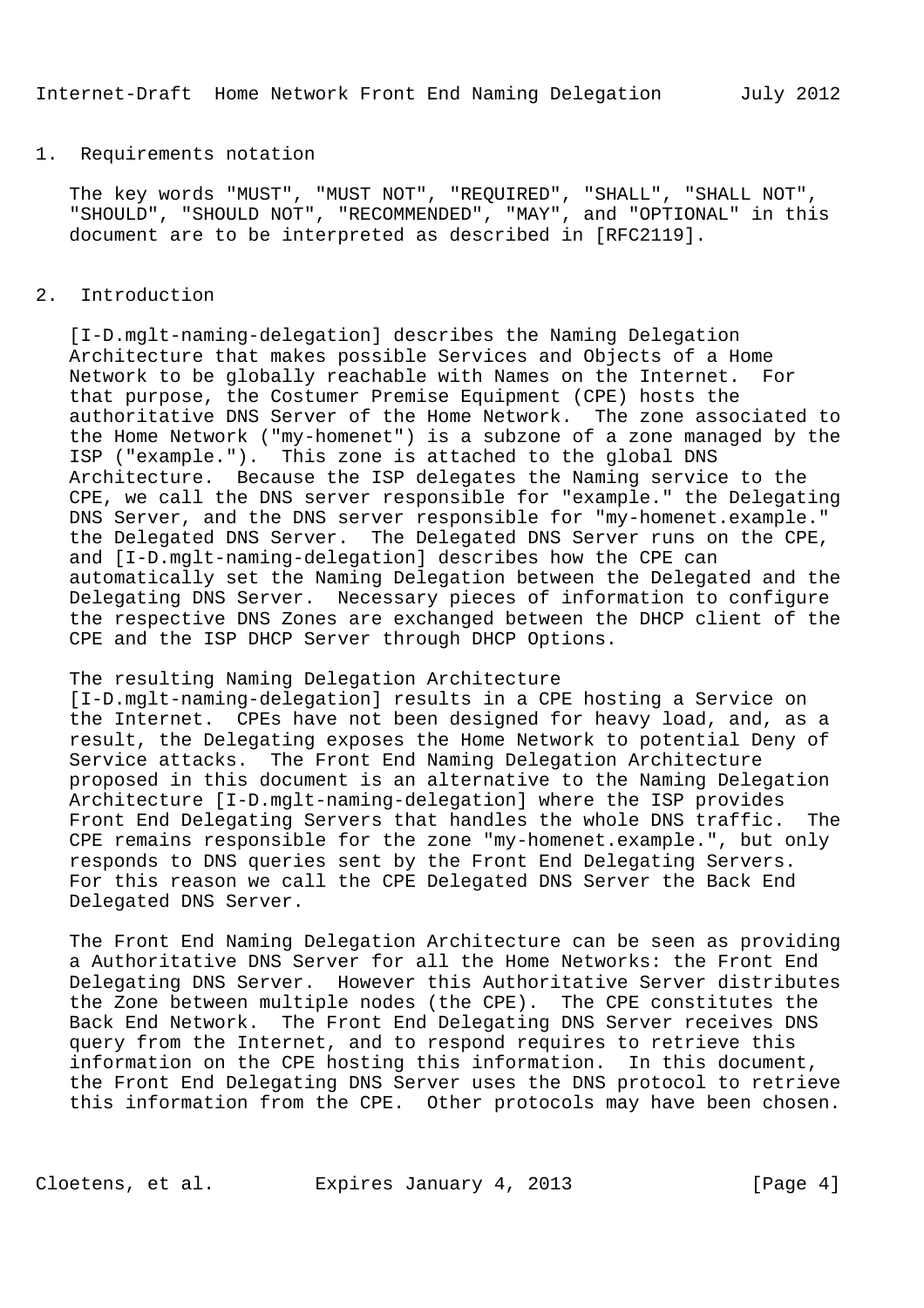The Front End Naming Delegation Architecture is based on the Naming Delegation Architecture [I-D.mglt-naming-delegation] and addresses the same requirements. It addresses the Deny of Service Security issue. On the other hand, it requires the ISP to provide an adapted infrastructure, and that all DNS traffic is (partly) handled by the ISP. The document shows how the CPE can be configured automatically and be part of the Front End Naming Delegation Architecture.

 In this document we only considered IPv6 and DHCP. As such DHCP MUST be understood as DHCPv6. We also assume the reader has read [I-D.mglt-naming-delegation]

#### 3. Terminology

 This document uses the terminology defined in [I-D.mglt-naming-delegation], and introduces the following terminology:

- Front End Delegating DNS Server or Delegating DNS Server: The DNS Server of the ISP that handles with the DNS queries addressed to the Home Network.
- Back End Delegated DNS Server or Delegated DNS Server: CPE are hosting a DNS Service
- Front End Delegating Information: Information like FQDNs and IP addresses of the Front End Delegating DNS Servers. These pieces of information are provided from the ISP DHCP Server to the CPE so it can properly configure its DNS zone file.
- Delegating Authorized Resolvers: The hosts that are authorized to send DNS queries to the CPE. These Resolvers can be the Front End Delegating DNS Servers, but we keep these functions independent since some ISP may use dedicated Interfaces for the Front End Delegating DNS Server and for the Delegating Authorized Resolvers.
- 4. Front End Naming Delegation Architecture Overview
- 4.1. Home Network Naming Architecture Requirements

 The Home Network Naming Requirements for the Naming Delegation listed in [I-D.mglt-naming-delegation] are: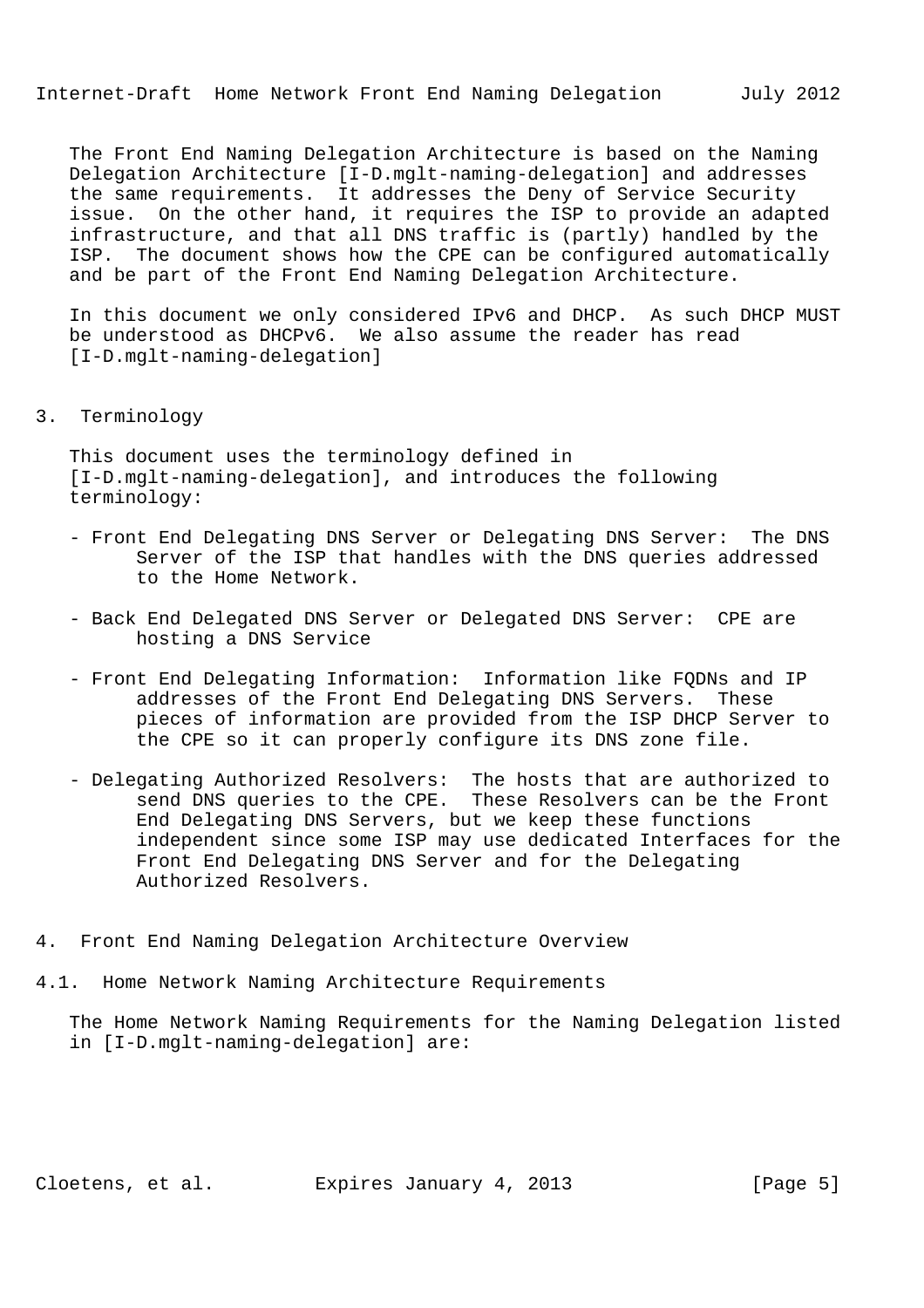- 1: Centralized Naming Configuration: The CPE is responsible to bind Names and IP addresses for the whole Home Network.
- 2: Automatic Configuration: The CPE MUST be able to set the Naming architecture when plugged, with minimum configuration from the End User.
- 3: Advanced Configuration enable: The CPE enables advanced specific configurations.
- 4: Privacy Protection By Design: The Names and the Home Network IP address plan is administrated by the CPE and are not communicated to the ISP. This prevents the ISP to be aware of the hosts, Services and Objects that compose the Home Network.
- 5: Make the Home Network Naming Architecture Scalable: The Naming Architecture MUST be scalable and designed to handle a large increase of Objects, Services and hosts in each Home Networks.

 The Naming Delegation Architecture fulfills these requirements, and we consider this architecture as the base architecture. However, this architecture major drawback is that the CPE hosts the Delegated DNS Server. CPE are usually not designed to handle heavy traffic, and thus are sensitive to DoS attacks. The Front End Naming Delegation Architecture adds one requirement to the currently designed Naming Delegation Architecture [I-D.mglt-naming-delegation]:

 - 6: the Naming Architecture MUST be protected by the ISP Infrastructure: The CPE MUST NOT expose the Home Network Naming service to DoS attacks. The ISP MUST be able to provide the necessary infrastructure that handle DoS attacks, or heavy loads.

 In order to match Requirement 6, the Front End Naming delegation Architecture introduces Front End DNS Delegating Server that handles with all DNS traffic. This means that all DNS queries that concern the Home Network are addressed to the Front End DNS Delegating Server of the ISP and are not addressed to the CPE. CPEs belong to the Back End DNS Network.

 The Front End DNS Naming Delegation Architecture fulfills all the above Requirements. However, Requirement 4 needs to be balanced against Requirement 6. Requirement 6 requires the ISP to handle all DNS queries that concern the Home Network. This makes the ISP aware of all queried Services, Objects and hosts in the Home Network. This may, in that sense, reduces the Privacy of the Home Network compared to the Naming Delegation Architecture. In fact with the Naming Delegation Architecture, the DNS query is directly sent to the CPE

Cloetens, et al. Expires January 4, 2013 [Page 6]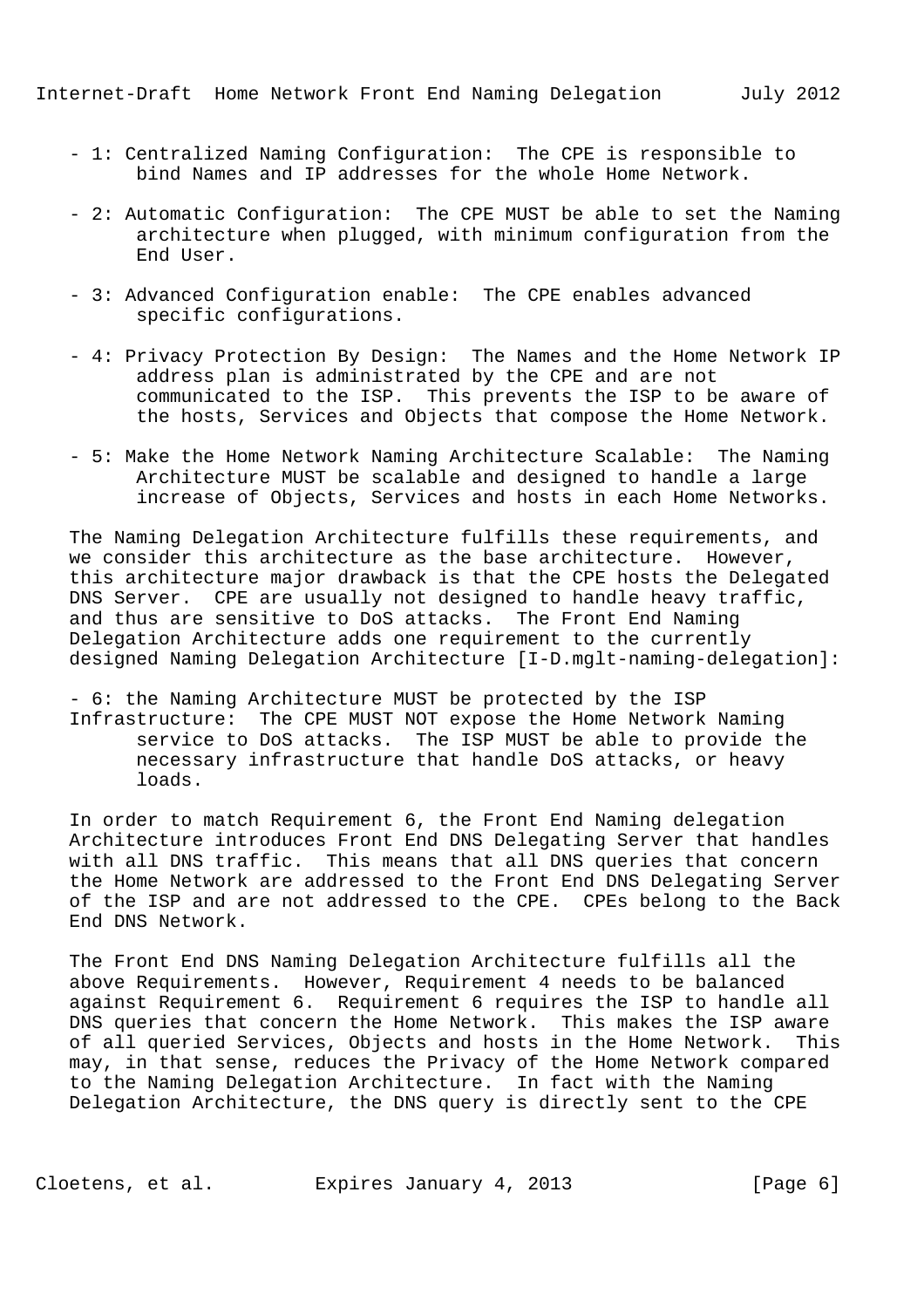when the DNS client has the IP address of the CPE in its cache. In that case, the ISP is not aware of the existence of the queried FQDN. However, if the DNS client does not have the IP address of the CPE, then the DNS query is sent first to the ISP Delegating Server. In this latter case, the Front End DNS Naming Delegation Architecture does not provide less privacy.

# 4.2. Front End Naming Delegation Architecture Description

 Figure 1 shows how the Resolution is performed. In [1], the Resolver sends a DNS query to the Front End Delegated Server for the host "hots1.my-homenet.example.". The Front End Delegated Server does not have the response in its cache or in its zone file. The Front End Delegating DNS Server MUST send a query to the Back End Delegated DNS Sever. The IP address of the Back End Delegated DNS Sever MUST NOT be revealed to the Resolver, for example by setting the NS field in the DNS Zone File. In Figure 1, we mentioned the Delegated Server Information Database where this IP address is stored. The Front End Delegating Server sends the DNS(SEC) query to the Back End Delegated Server hosting the zone "my-homenet.example.". The source IP address used is one the Delegating Authorized Resolvers IP addresses. This query is represented in [2]. The Back End Delegated Server responds in [3] with the DNS(SEC) Response. Note that the "AUTHORITY" and "ADDITIONAL SECTION" of the DNS response MUST indicate the FQDN and the IP addresses of the Front End Delegated DNS Server. These pieces of information have been provided by the ISP DHCP Server with the Front End Delegating Information DHCP Option. The CPE can also be configured to respond without these fields. Finally in [4], the Front End Delegating Server forwards the DNS(SEC) response to the Resolver. "AUTHORITY" and "ADDITIONAL SECTION" fields MUST be filled in appropriately.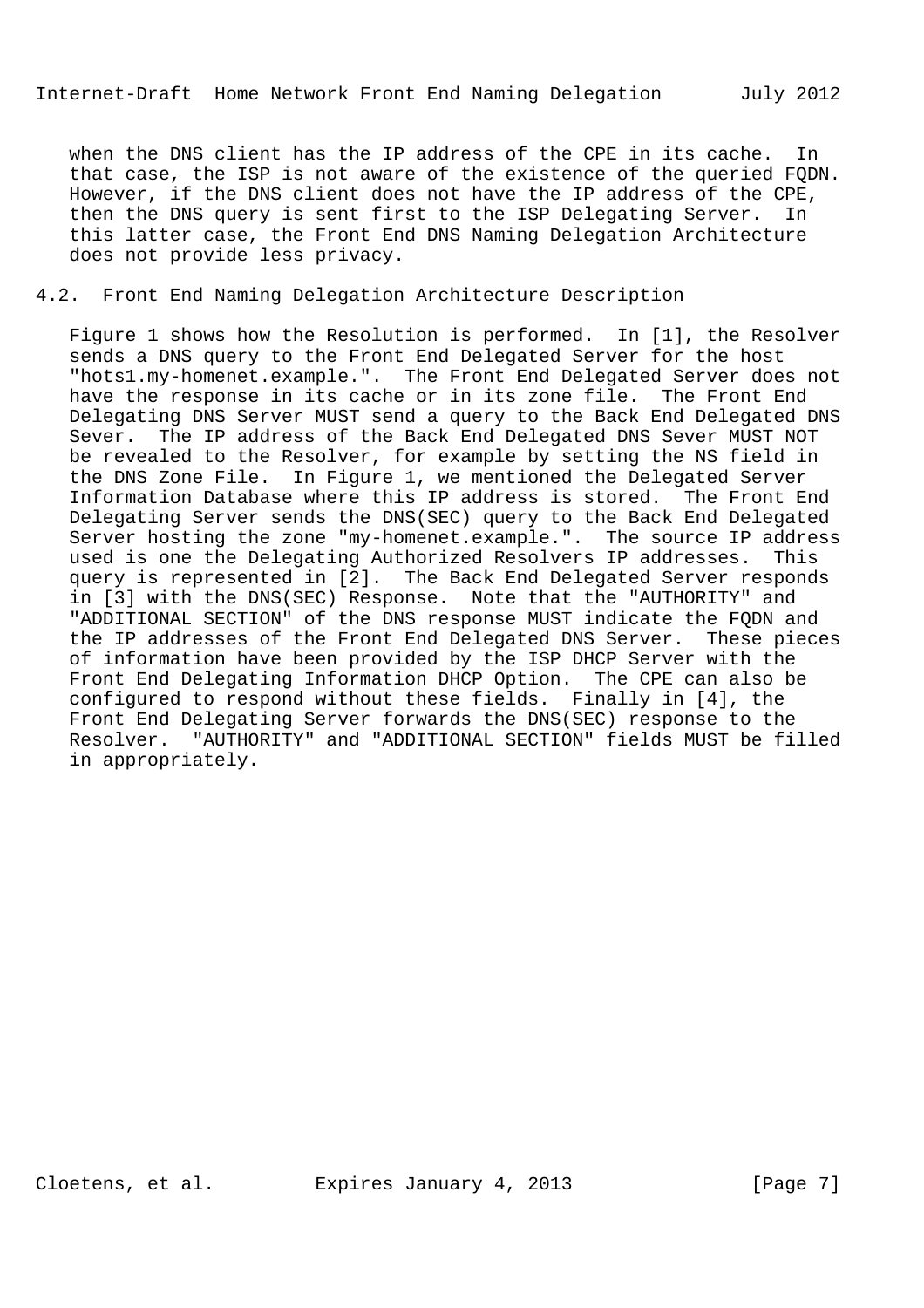+-----------------------------+ [1] DNS Query +---+ hots1.my-homenet.example. AAAA | R Front End Delegating Servers | <-------------------------------- | E | | [4] DNS Response: | S | +-------------------------+ | my-homenet.example. AAAA IP6 | O | | Delegated Server Info | | [my-homenet.example. RRSIG  $[...]$  ] | L | | Database | | -------------------------------> | V | +-------------------------+---+ | E | | [2] DNS Query  $\qquad \qquad$   $\qquad$  | R | hots1.my-homenet.example. AAAA +---+ | | [3] DNS Response: | | my-homenet.example. AAAA IP6 v | [my-homenet.example. RRSIG [...] ] +-----------------------------+  $CPE$ | Back End Delegated Server | | ZONE "my-homenet.example." | | IP6 DELEGATED\_DNS\_ADDR\_INFO | +-----------------------------+ | | +------------+ +------------+ | Host 1 | | Host n | +------------+ +------------+

Figure 1: DNS Resolution with the Home Network Delegating Architecture

4.3. Front End Naming Delegation Configuration

 Figure 2 describes the Interactions between the CPE and the ISP DHCP Server.

 Similarly to [I-D.mglt-naming-delegation], the CPE hosts a DHCP Server (DHCP\_SRV) that is used to assign IP addresses and FQDNs to the Hosts of the Home Network. In this document we considered DHCP, but other protocols can also be used in combination with DHCP or instead of DHCP. The CPE also has a DHCP Client (DHCP\_CLT) that is used to exchange information with the ISP DHCP Server. This document describes how these exchanges properly configure the Front End Naming Delegation Architecture. The CPE also hosts a Authoritative DNS Server (DNS\_SRV) that is responsible of the subzone associated to the Home Network. This Authoritative DNS Server is called the Back End Delegated Server. At last the CPE also has a Firewall (FIREWALL), that can be configured with security Policies. In this document, the CPE is not expected to received DNS queries from any other peer but the Front End Delegation DNS Servers, that are in the ISP Network.

 In Figure 2. the CPE sends a DHCP Request for a Front End Naming Delegation Architecture (DELEGATED\_DNS\_ARCHITECTURE). Similarly to

Cloetens, et al. Expires January 4, 2013 [Page 8]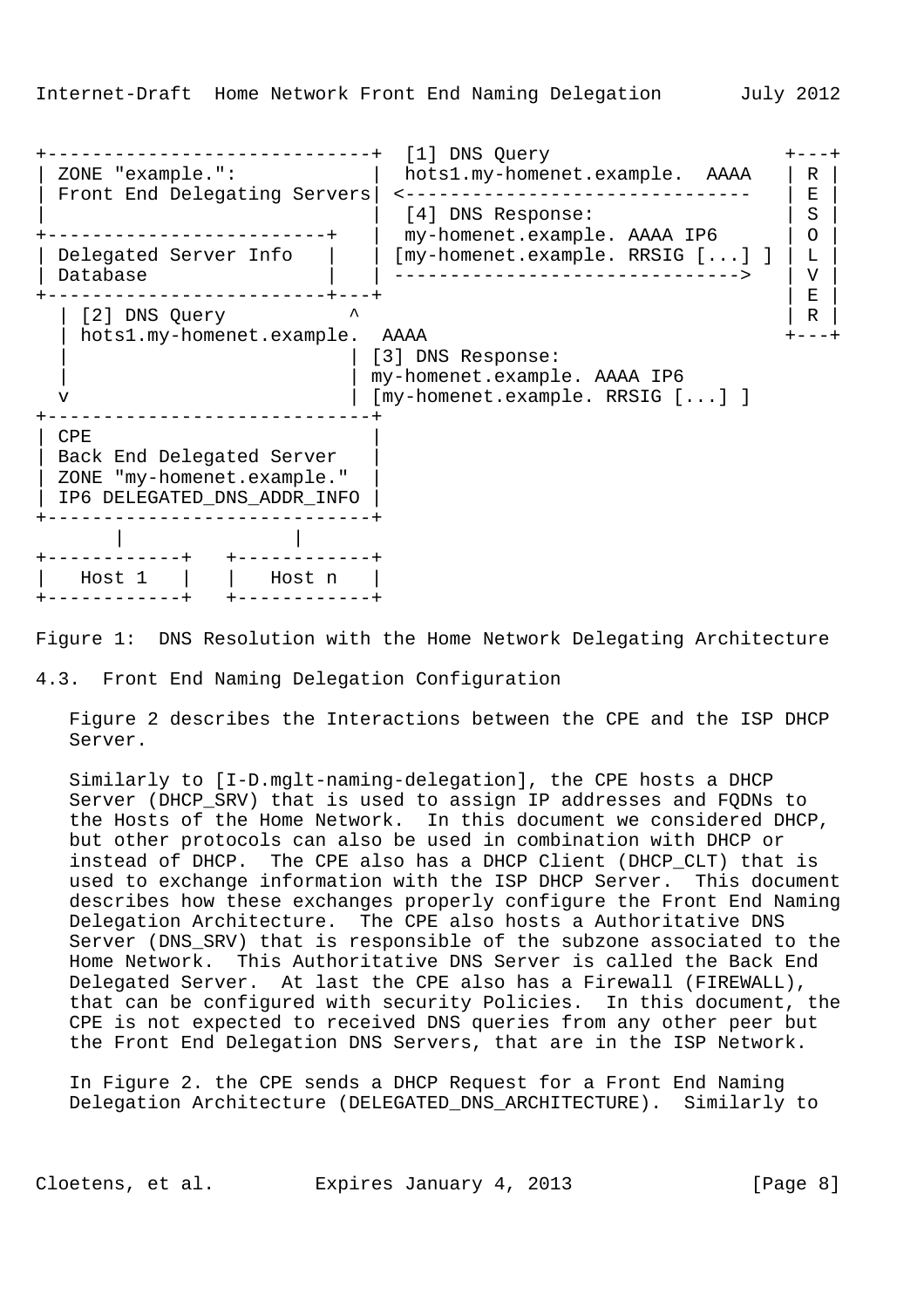the Naming Delegation Architecture, the CPE provides the necessary information so the ISP can derive the IP address of the Back End Delegated DNS Server (DELEGATED\_DNS\_ADDR\_INFO). If the CPE wants a DNSSEC Delegation to be set it also provides the Delegation of Signing Information (DS). In our case, the CPE also sends a request for a Prefix Delegation (IA\_PD).

 To the difference with [I-D.mglt-naming-delegation], the IP address of the Back End Delegated DNS Server is not mentioned in the Zone file of the Front End Delegating DNS Server. In this document, the Back End Delegated DNS Server is not expected to receive any DNS query from anyone but the Front End Delegating DNS Server. For DNS Resolvers, the only Authoritative DNS Server they are aware of is the Front End Delegating DNS Server.

 Similarly to [I-D.mglt-naming-delegation], the ISP DHCP Server provides the CPE the IP Prefix so the CPE can configure its Prefix Delegation. To set the DNS(SEC) Naming Delegation the ISP DHCP Server indicates the type of Naming Delegation Architecture agreed between the CPE and the ISP DHCP Server (DELEGATED\_DNS\_ARCHITECTURE). In addition, the ISP DHCP Server, provides the Delegated Domain (DELEGATED\_DOMAIN) as well as the IP addresses and FQDNs of the Front End Delegating DNS Servers (FRONT\_END\_DELEGATING\_INFO). These pieces of information are necessary to configure the zone file of the Home Network. In fact the zone file MUST be configured with the Front End Delegating Server as the authoritative servers. In addition, the ISP DHCP Server may also provide the IP addresses or subnet prefix of the Delegating Authorized Resolvers (DELEGATING\_AUTH\_RESOLVERS). These Resolvers are the only hosts supposed to send DNS queries to the CPE. DNS queries from any other IP address MUST be discarded.

 Upon receiving these pieces of information, the Front End Delegating Server and the Back End Delegated Server configure their Zones. In addition the CPE also configures its Firewall, so to discard any DNS queries but those emitted from the Delegating Authorized Resolvers.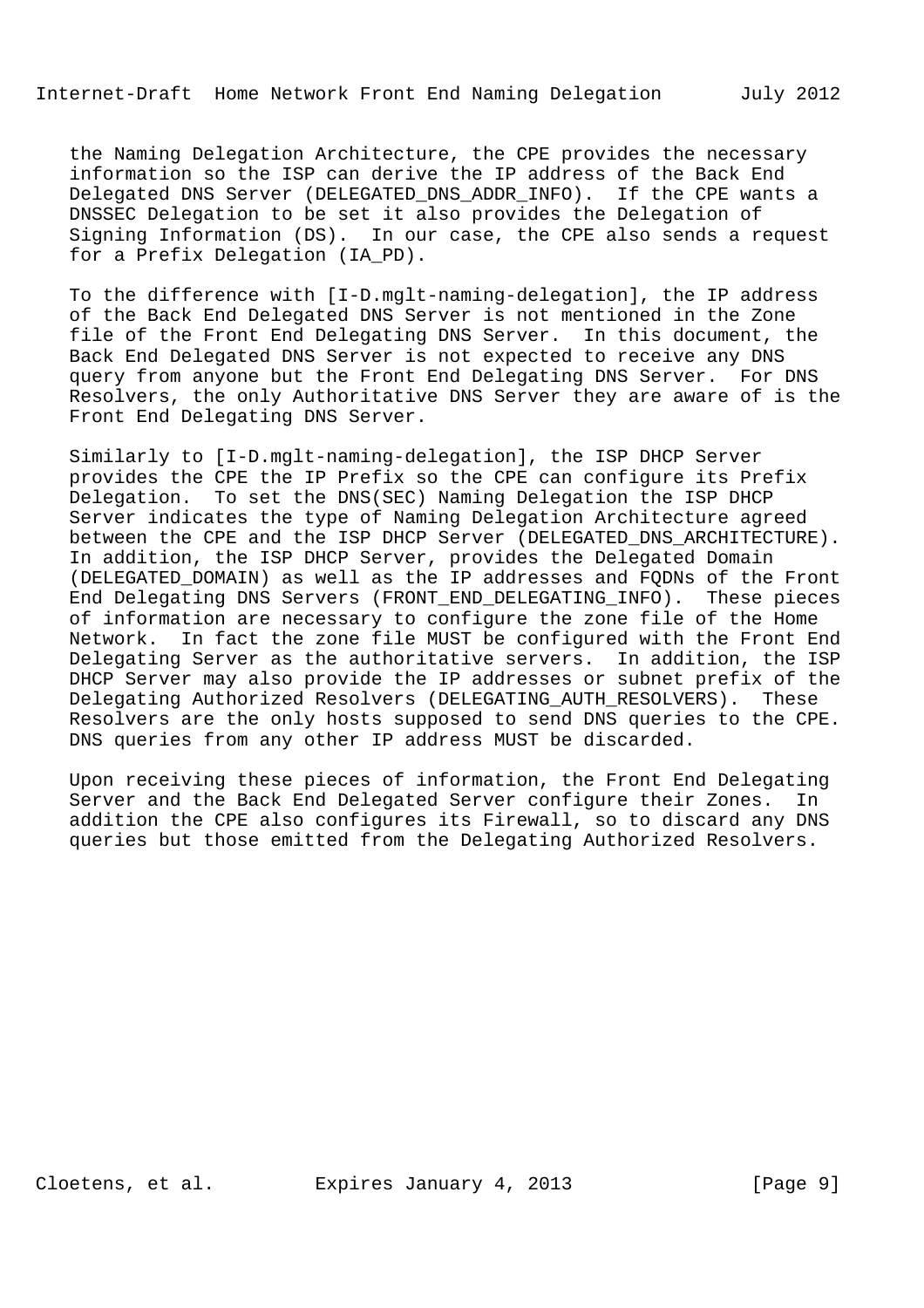|                | Host $1$ +--+ CPE | ISP DHCP                                |
|----------------|-------------------|-----------------------------------------|
|                | DHCP_SRV          | DHCP_CLT                                |
|                | ٦Z                |                                         |
|                | v                 | DHCP Request                            |
|                | $\tau$            | DELEGATED_DNS_ARCHITECTURE,             |
|                |                   | DELEGATED_DNS_ADDR_INFO,                |
|                | DNS SRV           | ORO(IA PD) [DS]                         |
|                |                   |                                         |
|                | ᄉ                 | DHCP Reply                              |
|                | ᄉ                 | DELEGATED_DNS_ARCHITECTURE,             |
|                |                   | < < < DHCP_CLT DELEGATED_DOMAIN, IA_PD, |
|                | v                 | FRONT_END_DELEGATING_INFO,              |
|                |                   | DELEGATING_AUTH_RESOLVERS,              |
| Host $n + - -$ | FIREWALL          |                                         |

Figure 2: Front End Naming Delegation Architecture

4.4. Difference between the Front End Delegating DNS Server and traditional DNS Recursive DNS Server

 From Figure 1, one may assimilate the Front End Delegating DNS Server to a Recursive DNS Resolver. The main differences are:

- 1. The Front End Delegating DNS Server only proceeds to Resolution for the FQDNs that are hosted in one of the Back End Delegated DNS Servers.
- 2. The Back End Delegated DNS Servers are not Public DNS. More especially, the Delegated DNS Server may have a public IP address, but the DNS Service is not provided for any Resolver but the authorized Resolvers.

 As a result, the Front End Delegating DNS Server is a mixed mode between Authoritative and Recursive DNS Server. As an Authoritative Server, the Response [4] in figure 1 MUST have a Authoritative Answer (AA) bit set, which indicates the Response is from an Authoritative Server. Then the Resolution [2] and [3] in figure 1 MUST be processed even if the Recursion Desired (RD) bit is not set in the DNS query [1].

 It is also recommended that the Front End Delegating DNS Server provides the Authoritative and Additional Section of the Response in [4], without considering the sections of [3]. In other word, it is recommended not to forward these section from [3], and the CPE should

Cloetens, et al. Expires January 4, 2013 [Page 10]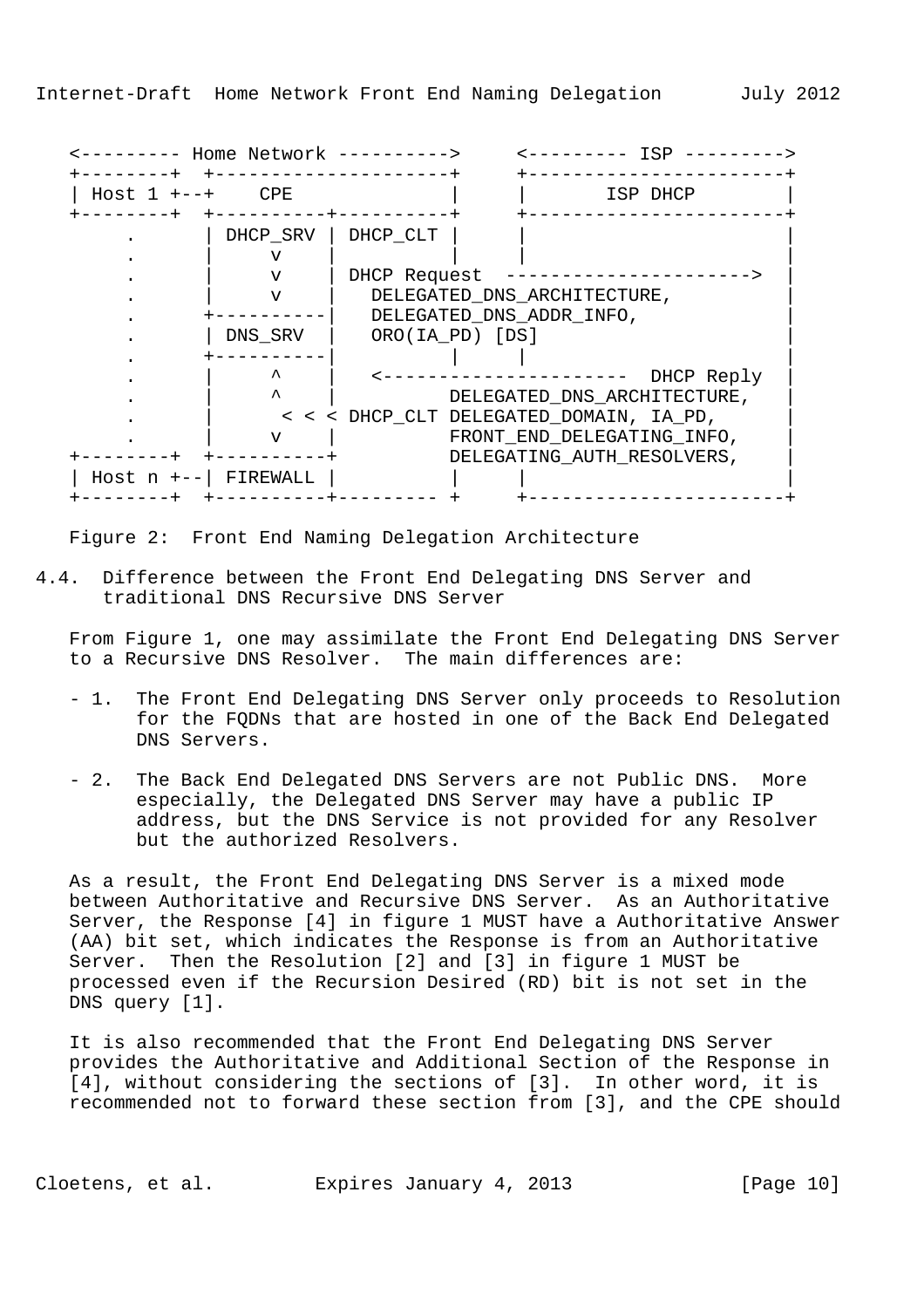be configured not to provide these sections in [3].

4.5. How the Front End Configuration impacts the CPE

 Figure 2 shows that the ISP DHCP Server provides the IP addresses of the Front End Delegating DNS Server as well as the Name of the Front End Delegating DNS Server. These are the information the Back End Delegated DNS Server MUST put in its Zone file. More especially in the NS fields.

 Figure 2 also shows that the ISP DHCP Server provides the CPE the IP addresses or subnet prefix of the Authorized Delegating Resolvers. These are the IP addresses authorized to send DNS queries that should not be discarded on the WAN Interface. Any other DNS query on the WAN should be discarded. These rules are set by the Firewall as represented in Figure 2.

 The Firewall rules does not prevent the CPE to be a DNS forwarder or a DNS Resolver for the hosts of the Home Network. In fact the CPE can still receive DNS queries from the LAN Interface. The issue is that the CPE may provide Multiple DNS Services. In this document, we consider the CPE provides at least a DNS Authoritative servers on its WAN Interface for the Authorized Delegating Resolvers. For the LAN Interface, the CPE may be configured in various ways, depending on the ISP DNS Infrastructure. A first configuration consists in configuring the CPE LAN DNS Service into a DNS forwarder. In that case, the CPE DHCP server of the Home Network provides an IP address of the CPE for the DNS Resolver. DNS queries for the Home Network are answered by the CPE, others are forwarded to the Resolver of the ISP. This resolver is provided via DHCP. Another alternative consists in configuring the CPE as a Recursive DNS Server. Without any specific configurations, DNS queries for the Home Network are sent to the Front End Delegating DNS Server. Optimization may be done to bypass the Front End Delegating DNS Server for the Home Network Zone and are CPE or software implementation specific.

## 5. Protocol Exchange

5.1. CPE Request Creation and Transmission for the Front End Naming Delegation Architecture

 When the CPE wants to set a Front End Naming Delegation Architecture, it requests this set up to the ISP DHCP Server. For that purpose, we consider two new naming-delegation-action: SET FRONT END NAMING DELEGATION WITH DNS when the delegation is only performed with DNS or SET\_FRONT\_END\_NAMING\_DELEGATION\_WITH\_DNSSEC if the CPE wants a DNSSEC delegation. These naming-delegation-actions

Cloetens, et al. Expires January 4, 2013 [Page 11]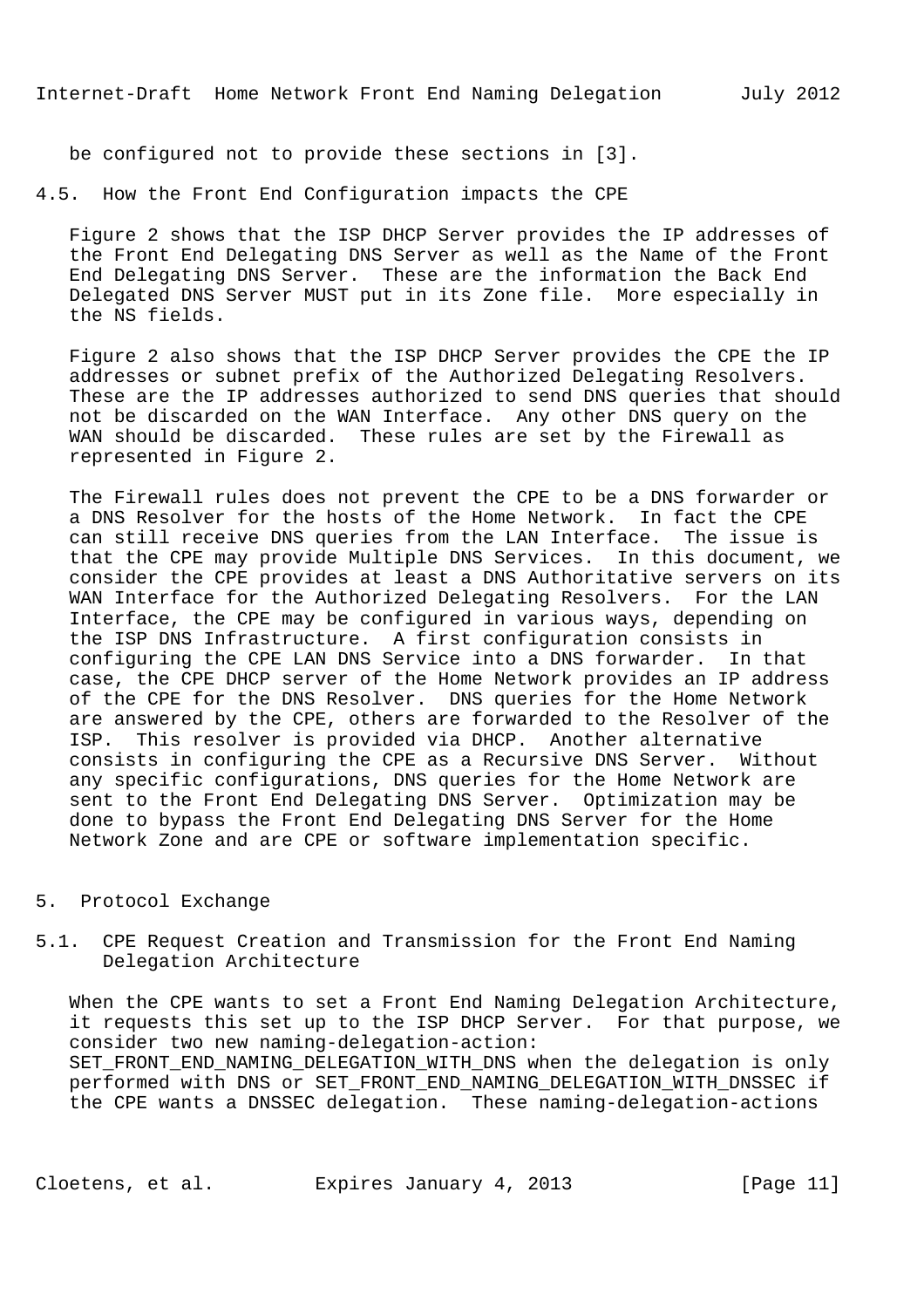are proposed in the Delegated DNS Architecture DHCP Option (OPTION\_DELEGATED\_DNS\_ARCHITECTURE). Then, the CPE proceeds as described in [I-D.mglt-naming-delegation].

5.2. ISP DHCP Server Responding to the CPE Request for the Front End Naming Delegation Architecture

 When the DHCP Server receives a Delegated DNS Architecture DHCP Option (OPTION\_DELEGATED\_DNS\_ARCHITECTURE), Delegated DNS Address Information DHCP Option (OPTION\_DELEGATED\_DNS\_ADDR\_INFO) or a Delegation of Signing DHCP Option (OPTION\_DS), the DHCP Server proceeds as described in [I-D.mglt-naming-delegation].

 In addition, when the naming-delegation-action is set to SET\_FRONT\_END\_NAMING\_DELEGATION\_WITH\_DNS or SET FRONT END NAMING DELEGATION\_WITH\_DNSSEC, the DHCP Server MUST include in the Response the two additional DCHP Options. The Front End Delegating Information DHCP Option (OPTION\_FRONT\_END\_DELEGATING\_INFO) which indicates the FQDNs of the Front End Delegating Servers and their associated IP addresses. Then, it also MUST include the Delegating Authorized Resolvers DHCP Option (OPTION DELEGATING AUTH RESOLVERS) which indicates the IP addresses or subnet prefixes of the Authorized Delegating Resolvers.

 Note that Naming Delegation is set differently for the Front End Naming Delegation Architecture and for the Naming Delegation Architecture. More specifically, in the Front End Naming Delegation, the ISP DHCP Server MUST NOT make the IP address of the Delegated DNS Server public in its zone file.

5.3. CPE Receiving the ISP DHCP Response for the Front End Naming Delegation Architecture

 Similarly to [I-D.mglt-naming-delegation], if the CPE has not received all expected DHCP Options, or cannot proceed to the configuration of the Naming Delegation Architecture, it MUST either clear the Naming Delegation settings or proceed to the appropriated settings.

 When the CPE receives the Delegating Authorized Resolvers DHCP Option (OPTION\_DELEGATING\_AUTH\_RESOLVERS), the CPE may update its Firewall rules. The Front End Delegating Information DHCP Option (OPTION\_FRONT\_END\_DELEGATING\_INFO) is used to configure the DNS zone of the Home Network.

 The CPE may receive the Delegating Authorized Resolvers or the Front End Delegating Information DHCP Option from the ISP DHCP Server that are not the response to a Delegated DNS Architecture DHCP Option.

Cloetens, et al. Expires January 4, 2013 [Page 12]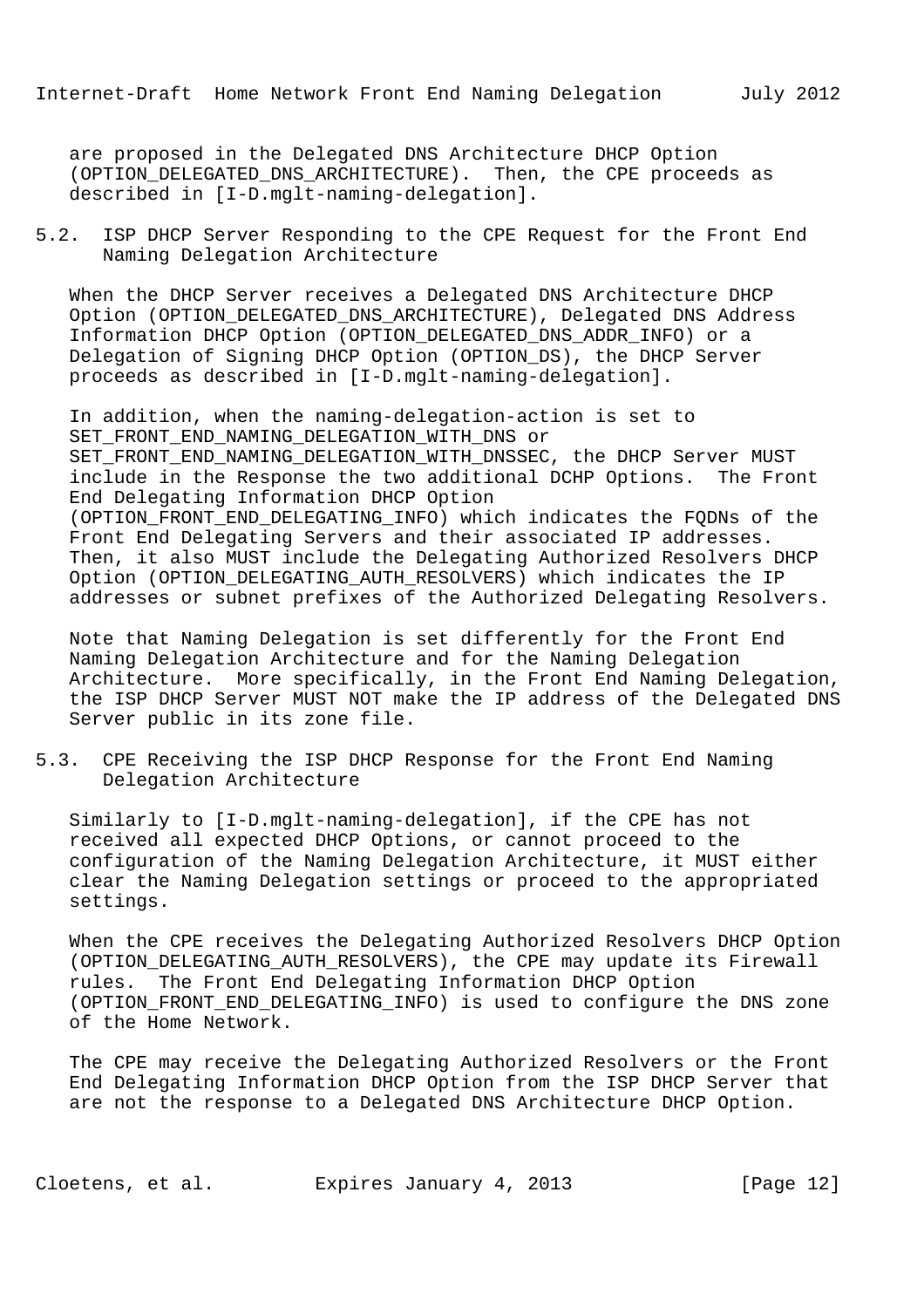This may happen if the ISP DHCP Server is updating or modifying its Front End Delegating DNS Server or the associated Delegating Authorized Resolvers. In that case, the CPE MUST make sure the message provides from the ISP DHCP Server and updates its Firewall rules as well as its DNS zone file.

6. DHCP Options

The options detailed in this section are

- Delegated DNS Architecture (OPTION\_DELEGATED\_DNS\_ARCHITECTURE): is used by the DHCP Client on the CPE to inform how the Naming Delegation Architecture should be configured. In return, it is used by the ISP DHCP Server to report the Status Code.

- Front End Delegating Information DHCP Option

 (OPTION\_FRONT\_END\_DELEGATING\_INFO): is used by the ISP DHCP Server to provide the CPE the FQDN and IP addresses of the Authoritative DNS Server of the Home Network Zone file. These Authoritative DNS Servers are the Front End DNS Server.

 - Delegating Authorized Resolvers DHCP Option (OPTION\_DELEGATING\_AUTH\_RESOLVERS): is used by the DHCP Server to provide the CPE the IP addresses or subnet prefixes of the

- Delegating Authorized Resolvers. These are the resolvers authorized to send DNS(SEC) queries.
- 6.1. Delegated DNS Architecture Option

 The Delegated DNS Architecture DHCP Option is defined in [I-D.mglt-naming-delegation]. This document adds two new naming delegation-actions defined below:

- SET FRONT END NAMING DELEGATION WITH DNS 2 : Indicates that the DHCP Server MUST set the Front End Naming Delegation Architecture with only DNS, and MUST NOT consider DNSSEC Delegation.
- SET\_FRONT\_END\_NAMING\_DELEGATION\_WITH\_DNSSEC 3 : Indicates that the DHCP Server MUST set the Front End Naming Delegation Architecture with DNSSEC.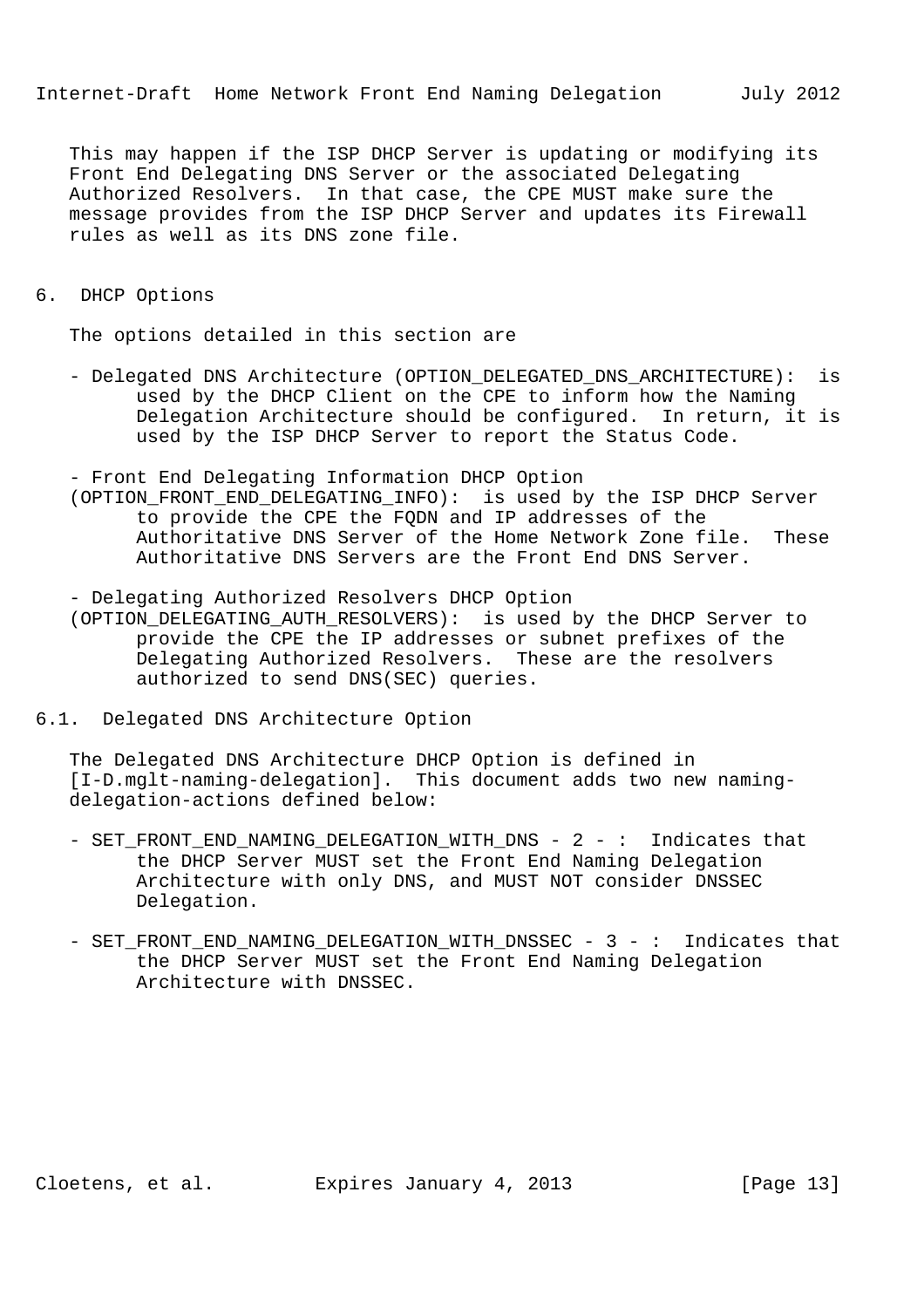6.2. Front End Delegating Information Option

0  $1$  2 3 0 1 2 3 4 5 6 7 8 9 0 1 2 3 4 5 6 7 8 9 0 1 2 3 4 5 6 7 8 9 0 1 +-+-+-+-+-+-+-+-+-+-+-+-+-+-+-+-+-+-+-+-+-+-+-+-+-+-+-+-+-+-+-+-+ | OPT\_FRONT\_END\_DELEGATING\_INFO | option-len +-+-+-+-+-+-+-+-+-+-+-+-+-+-+-+-+-+-+-+-+-+-+-+-+-+-+-+-+-+-+-+-+ | front-end-length | front-end-fqdn-length | +-+-+-+-+-+-+-+-+-+-+-+-+-+-+-+-+-+-+-+-+-+-+-+-+-+-+-+-+-+-+-+-+ | | / front-end-delegating-fqdn / | | | +-+-+-+-+-+-+-+-+-+-+-+-+-+-+-+-+ | | | +-+-+-+-+-+-+-+-+-+-+-+-+-+-+-+-+ | | | | ipv6-address | | | | +-+-+-+-+-+-+-+-+-+-+-+-+-+-+-+-+ | | | +-+-+-+-+-+-+-+-+-+-+-+-+-+-+-+-+ | | | | ipv6-address | | | | +-+-+-+-+-+-+-+-+-+-+-+-+-+-+-+-+ | | +-+-+-+-+-+-+-+-+-+-+-+-+-+-+-+-+ - option-code: OPT\_FRONT\_END\_DELEGATING\_INFO (16 bits) - option-len: Length (16 bits) of the Front End Delegating Information Option in octets. - front-end-length: Length (16 bits) of the Front End Delegating Server. - front-end-fqdn-length: Length (16 bits) of the Front End Delegating Server FQDN. - ipv6-address: IPv6 Address (128 bits).

Cloetens, et al. Expires January 4, 2013 [Page 14]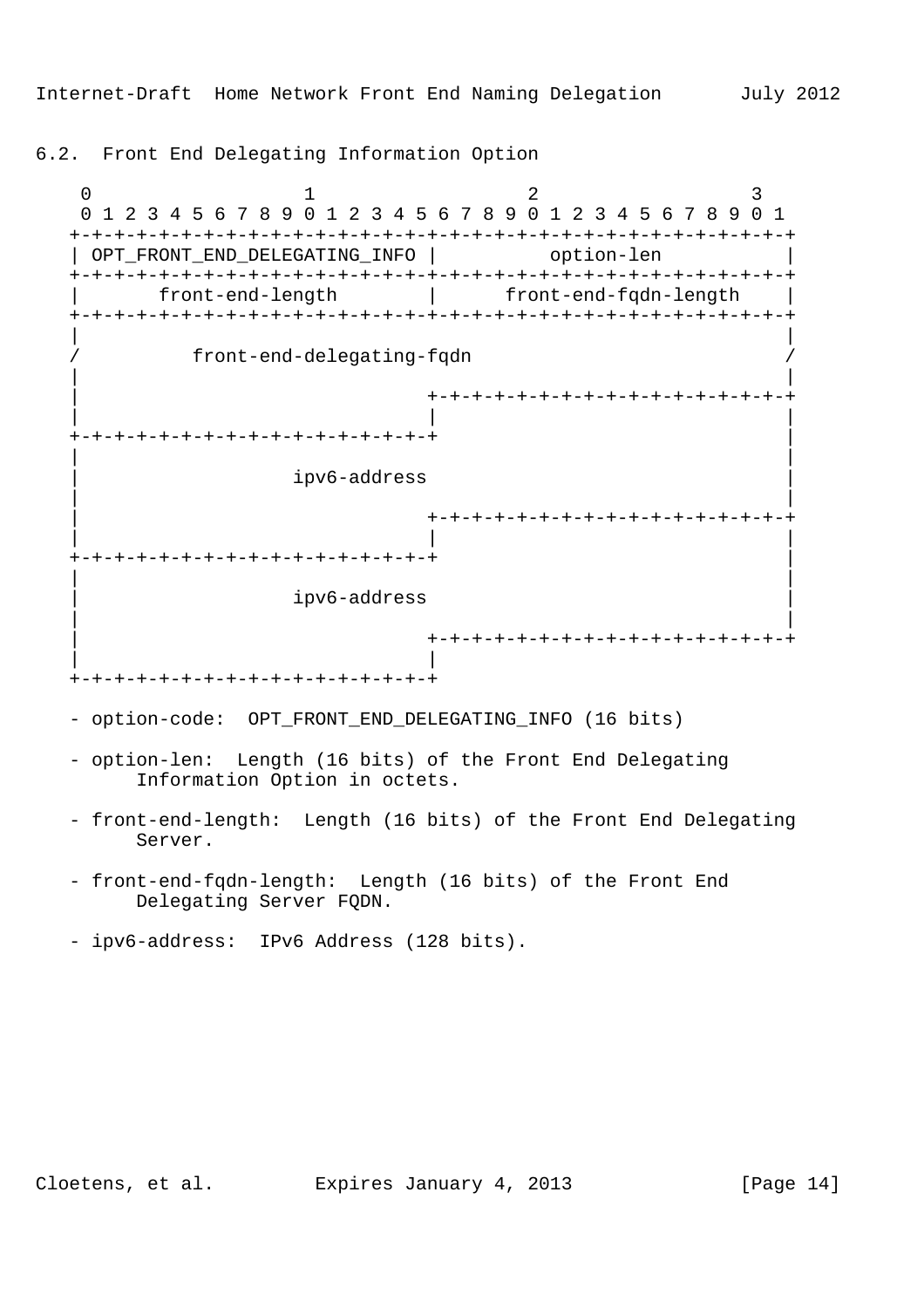# 6.3. Delegating Authorized Resolvers Option

0  $1$  2 3 0 1 2 3 4 5 6 7 8 9 0 1 2 3 4 5 6 7 8 9 0 1 2 3 4 5 6 7 8 9 0 1 +-+-+-+-+-+-+-+-+-+-+-+-+-+-+-+-+-+-+-+-+-+-+-+-+-+-+-+-+-+-+-+-+ |OPTION\_DELEGATED\_AUTH\_RESOLVERS| option-len +-+-+-+-+-+-+-+-+-+-+-+-+-+-+-+-+-+-+-+-+-+-+-+-+-+-+-+-+-+-+-+-+ | prefix-length | | +-+-+-+-+-+-+-+-+ | | | | ipv6-prefix | | | | +-+-+-+-+-+-+-+-+-+-+-+-+-+-+-+-+-+-+-+-+-+-+-+-+ | | prefix-length | | +-+-+-+-+-+-+-+-+-+-+-+-+-+-+-+-+ | | | ipv6-prefix | | +-+-+-+-+-+-+-+-+-+-+-+-+-+-+-+-+-+-+-+-+-+-+-+-+-+-+-+-+-+-+-+-+

- option-code: OPTION\_DELEGATED\_AUTH\_RESOLVERS (16 bits)
- option-len: Length (16 bits) of the Delegating Authorized Resolvers Option in octets.
- prefix-length: Length (8 bits) for this prefix in bits.
- ipv6-prefix: IPv6 address or IPv6 prefix used by the authoritative DNS server to send DNS queries to the delegated domain name.
- 7. IANA Considerations

This document adds two new DHCP Options:

- OPTION\_FRONT\_END\_DELEGATING\_INFO: TBD
- OPTION\_DELEGATING\_AUTH\_RESOLVERS: TBD
- 8. Security Considerations

 This document addresses the DoS security issue of [I-D.mglt-naming-delegation]. Other security considerations remains as described in [I-D.mglt-naming-delegation].

Cloetens, et al. Expires January 4, 2013 [Page 15]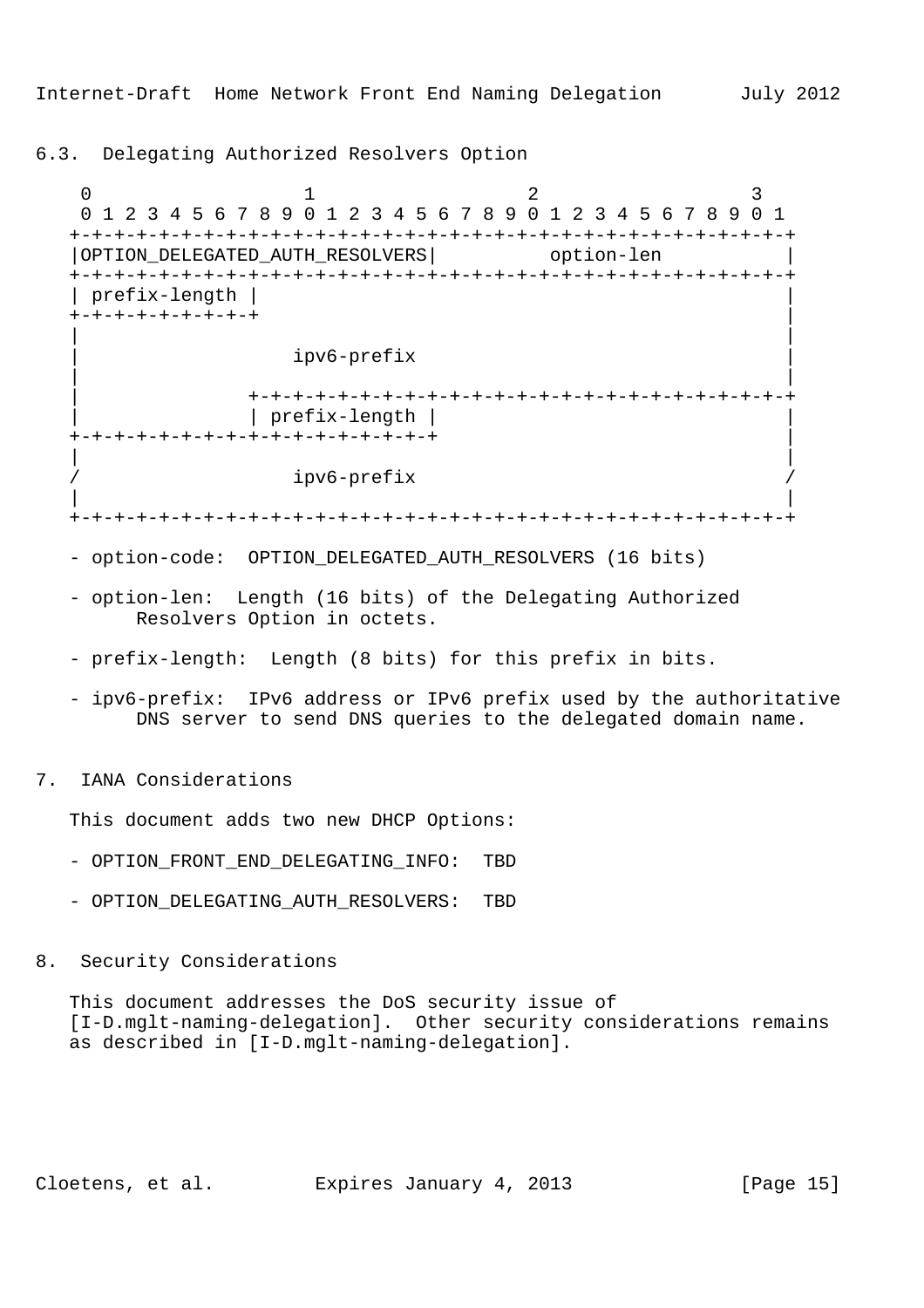## 9. Acknowledgment

 The authors wish to thank Ole Troan for pointing out issues with the IPv6 routed home concept and placing the scope of this document in a wider picture, Mark Townsley for encouragement and injecting a healthy debate on the merits of the idea, Ulrik de Bie for providing alternative solutions, Paul Mockapetris for pointing out issues of the trustworthiness of a reverse lookup, and Christian Jacquenet for seeing the value from a Service Provider point of view.

- 10. References
- 10.1. Normative References
	- [RFC2119] Bradner, S., "Key words for use in RFCs to Indicate Requirement Levels", BCP 14, RFC 2119, March 1997.

# 10.2. Informational References

 [I-D.mglt-naming-delegation] Cloetens, W., Lemordant, P., and D. Migault, "IPv6 Home Network Naming Delegation Architecture", draft-mglt-naming-delegation-00 (work in progress), July 2012.

Authors' Addresses

 Wouter Cloetens SoftAtHome vaartdijk 3 701 3018 Wijgmaal Belgium

 Phone: Email: wouter.cloetens@softathome.com

 Philippe Lemordant Francetelecom - Orange 2 avenue Pierre Marzin 22300 Lannion France Phone: +33 2 96 05 35 11

Email: philippe.lemordant@orange.com

Cloetens, et al. Expires January 4, 2013 [Page 16]